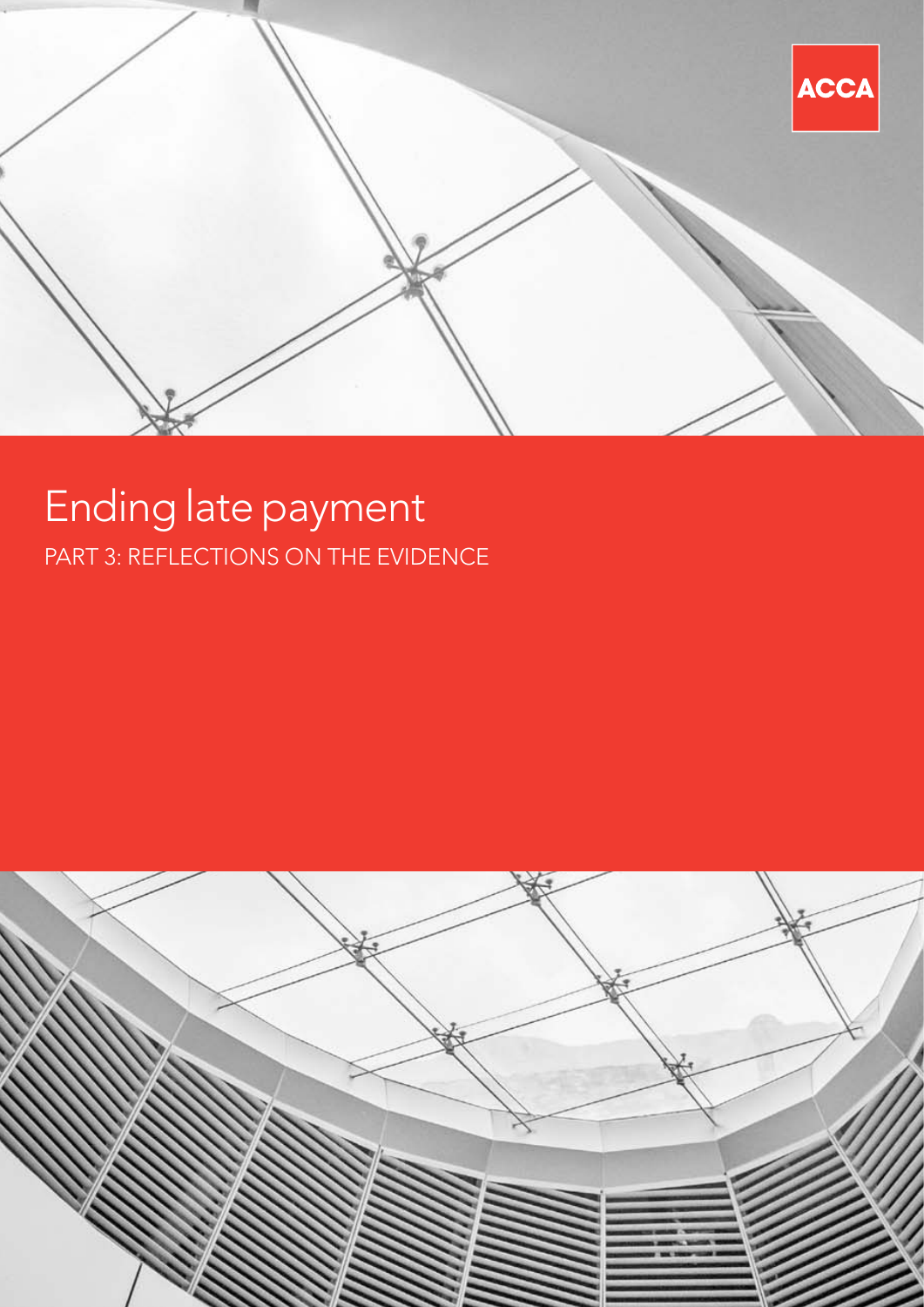## About ACCA

ACCA (the Association of Chartered Certified Accountants) is the global body for professional accountants. We aim to offer business-relevant, firstchoice qualifications to people of application, ability and ambition around the world who seek a rewarding career in accountancy, finance and management.

Founded in 1904, ACCA has consistently held unique core values: opportunity, diversity, innovation, integrity and accountability. We believe that accountants bring value to economies in all stages of development. We aim to develop capacity in the profession and encourage the adoption of consistent global standards. Our values are aligned to the needs of employers in all sectors and we ensure that, through our qualifications, we prepare accountants for business. We work to open up the profession to people of all backgrounds and remove artificial barriers to entry, ensuring that our qualifications and their delivery meet the diverse needs of trainee professionals and their employers.

We support our 170,000 members and 436,000 students in 180 countries, helping them to develop successful careers in accounting and business, with the skills needed by employers. We work through a network of 91 offices and centres and more than 8,500 Approved Employers worldwide, who provide high standards of employee learning and development.

This is the third of a series of three reports on the problem of late payment and how businesses and governments can work together to alleviate it.

It summarises ACCA's findings on this important issue and is a call to action for governments, financial services firms, large corporates and small businesses.



#### ABOUT THE AUTHOR

Manos Schizas has written numerous works for ACCA. His policy and research interests include enterprise economics and statistics, regulatory reform and SME access to the capital markets. He has represented ACCA at a number of international expert groups on economic matters and access to finance, convened by the UK Government, the European Commission, the European Association of Craft, Small and Medium Sized Enterprises (UEAPME) and the Business and Industry Advisory Committee to the OECD (BIAC).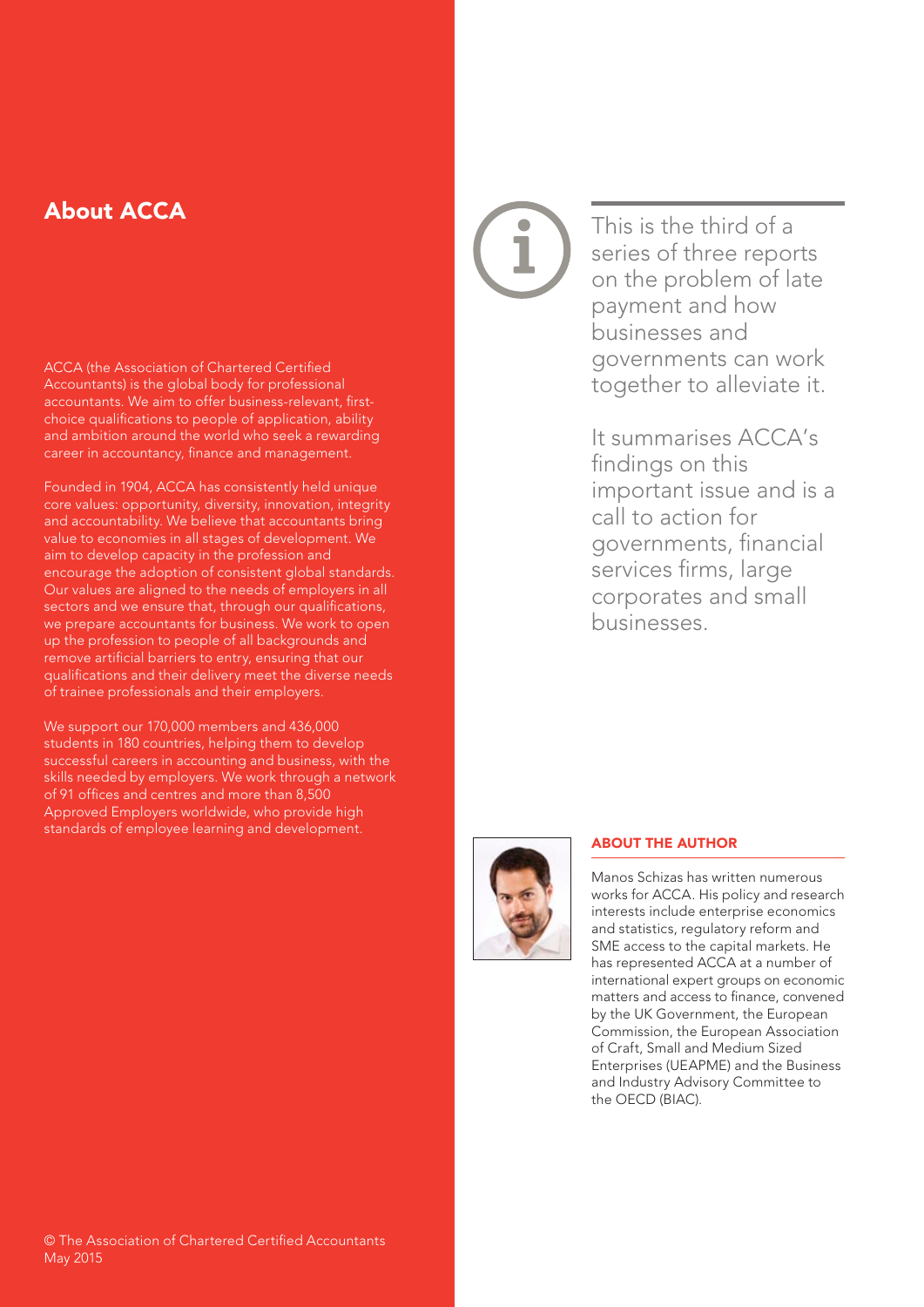## **Contents**

| Introduction                                          | $\overline{4}$ |
|-------------------------------------------------------|----------------|
| 1. What is late payment?                              | 5              |
| 2. Why does late payment happen?                      | 6              |
| 3. Why is late payment a problem?                     | 7              |
| 4. What is the late payment 'end game'?               | 8              |
| 6. What can suppliers do?                             | 10             |
| 7. What should buyers do?                             | 11             |
| 8. Regulating trade credit and the role of government | 12             |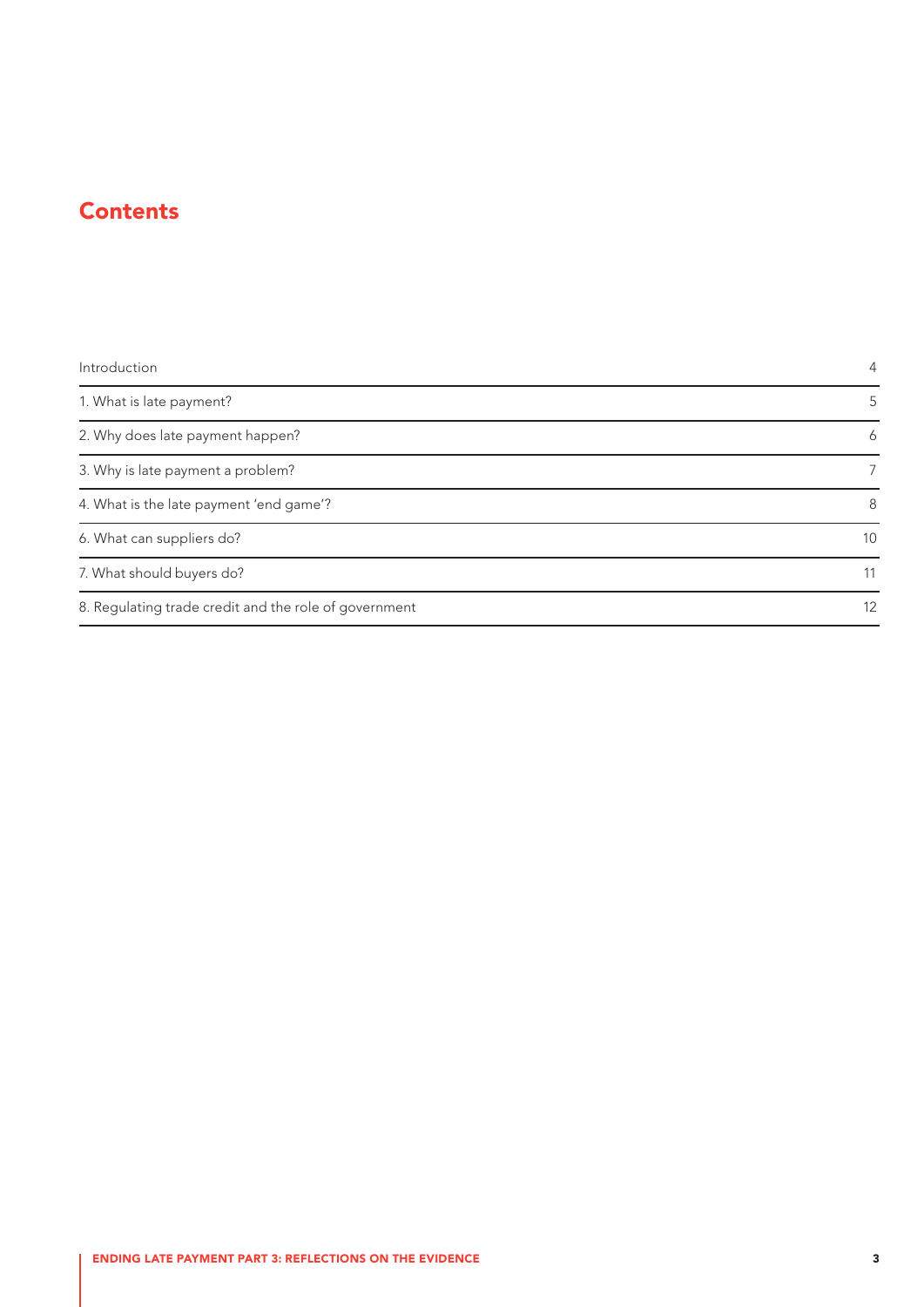## <span id="page-3-0"></span>Introduction

In 2014, ACCA conducted a review of the widespread problem of late payment: a life-threatening challenge for many businesses globally. This review bought together recent ACCA research with the experience of ACCA members and other finance professionals to examine potential solutions.

The outcomes of this review have been presented in three reports.

*Ending Late Payment, Part 1: Taking Stock* combines an extensive literature review with quantitative data from ACCA's member surveys to suggest a correct definition of late payment, trace its precise origins and document its impact on the global economy.

*Ending Late Payment, Part 2: What Works?* brings together a wealth of ACCA-commissioned publications and other research as well as 36 case studies involving ACCA members around the world to help define good practice in business and policy.

*Ending Late Payment, Part 3: Reflections on the Evidence* summarises ACCA's findings and issues a call to action for governments, financial services firms, large corporates and small businesses.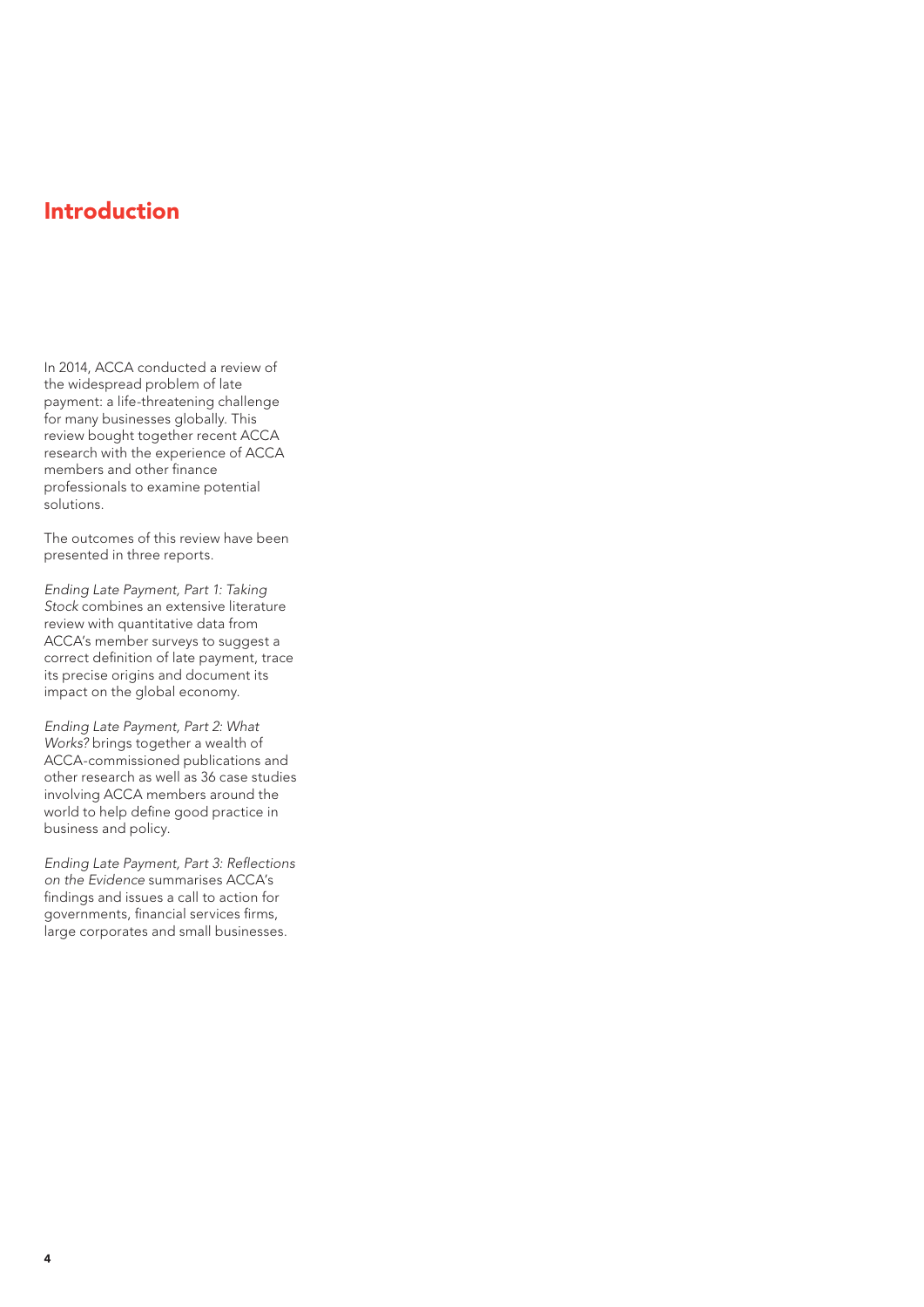### <span id="page-4-0"></span>1. What is late payment?

Late payment is a common by-product of one of the most important financial markets in the world – the growing market for trade credit, which supports almost half of all business-to-business transactions globally. The term 'late payment' can refer to many different types of behaviour (see Figure 1.1), but the most common form appears to occur when healthy customers simply pay invoices after the agreed date.

At least 30% of all credit-based sales in developed and emerging markets are paid outside the agreed terms, although fewer (between 16% and 21% of all credit-based sales) are paid more than 60 days after the invoice date. Bad debts in trade credit are relatively rare: consistently below 3% of the total. Contrary to what is commonly thought, it is larger businesses with better access to finance that are net creditors to more credit-constrained businesses.



### Figure 1: The late payment universe: deviating from prompt payment expectations

#### Key to Figure 1

- 1. Industry-standard credit terms that are long by the standards of other industries
- 2. Routine administrative delay or dispute
- 3. Low-probability provision for bad debt
- 4. Routine de-prioritisation of suppliers (no dilution)
- 5. Extended terms or prompt payment discounts demanded by a dominant buyer
- 6. Non-routine administrative delay or dispute (with potential for legal recourse)
- 7. Short-term forbearance/major invoice dispute
- 8. High-probability provision for bad debt
- 9. Extended terms or prompt payment discounts demanded unilaterally by a dominant buyer; tactical invoice disputes (with potential for legal recourse)
- 10. Medium-term forbearance/protracted major invoice dispute
- 11. Late payment with supplier dilution
- 12. Extended credit terms with potential supplier dilution (including provisions for bad debt and potential for legal recourse)
- 13. Buyer default in bad faith.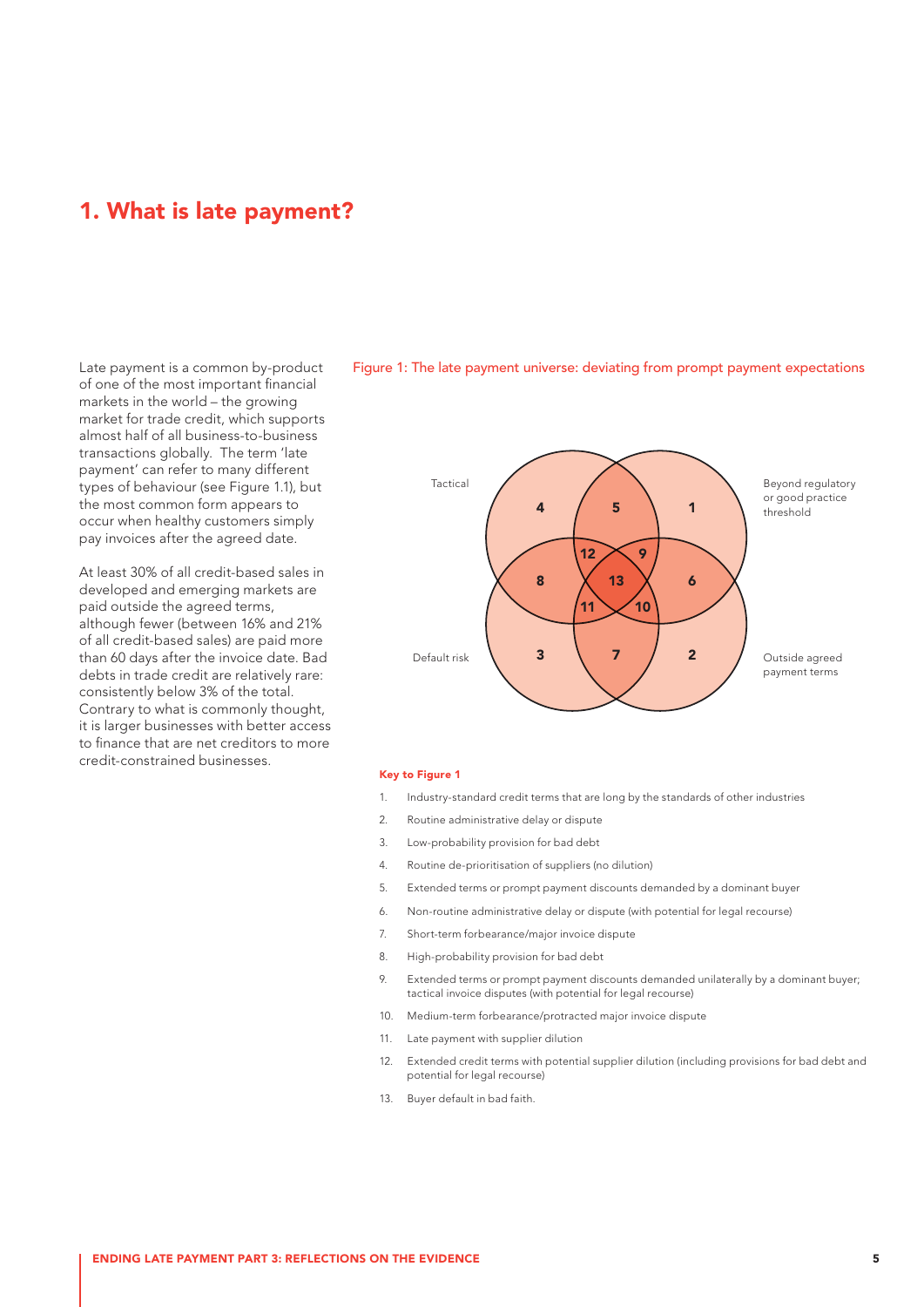## <span id="page-5-0"></span>2. Why does late payment happen?

Late payment is not really the product of flawed business or national cultures as is often implied. Industry structures, norms and hierarchies, relative market power, business cycles, financial infrastructure and legal systems are much stronger influences. It is not surprising that smaller businesses suffer the most from late payment, but there is also no straightforward link between business size and late payment.

Late payment in its various forms is essentially a demand for credit. Its appeal to buyers stems from the fact that it is cheaper and more flexible than loans, and its appeal to suppliers is that it provides them with a claim on their customers' future business. Protracted terms of credit are the 'prime' expression of such demand, while payment outside the agreed credit terms is usually 'sub-prime' financing, particularly attractive to cash-poor businesses struggling to obtain other finance.

From the supplier's point of view, tolerating late payment against the promise of future business is often a rational choice – as is forbearance when a customer is facing difficulties. This combination of incentives makes it very hard for policymakers to tackle late payment; and in economic downturns or less developed markets the case for tolerating late payment becomes stronger. Armed with better information and occasionally more influence over their trading partners, suppliers are actually more effective sub-prime lenders than the banking sector.

In an ideal world, where all solvent businesses would have prompt, uninterrupted access to finance from diverse sources, late payment would be very rare (as the result of surprisingly poor conditions and/or insolvency) and it would present only a manageable risk to businesses. Suppliers would factor it into the cost of doing business and cost-conscious buyers would keep payment as prompt as possible. Regulation would be unnecessary.

This ideal world, of course, is very far removed from the reality of business, especially in emerging markets. Smaller businesses, in particular, face significant financial constraints and arranging a new facility can take between one and six months – making late payment much more than simply a 'cost of doing business'. Around the world, the reach of alternative finance (including invoice finance and trade credit insurance) is growing fast, but is still relatively **limited**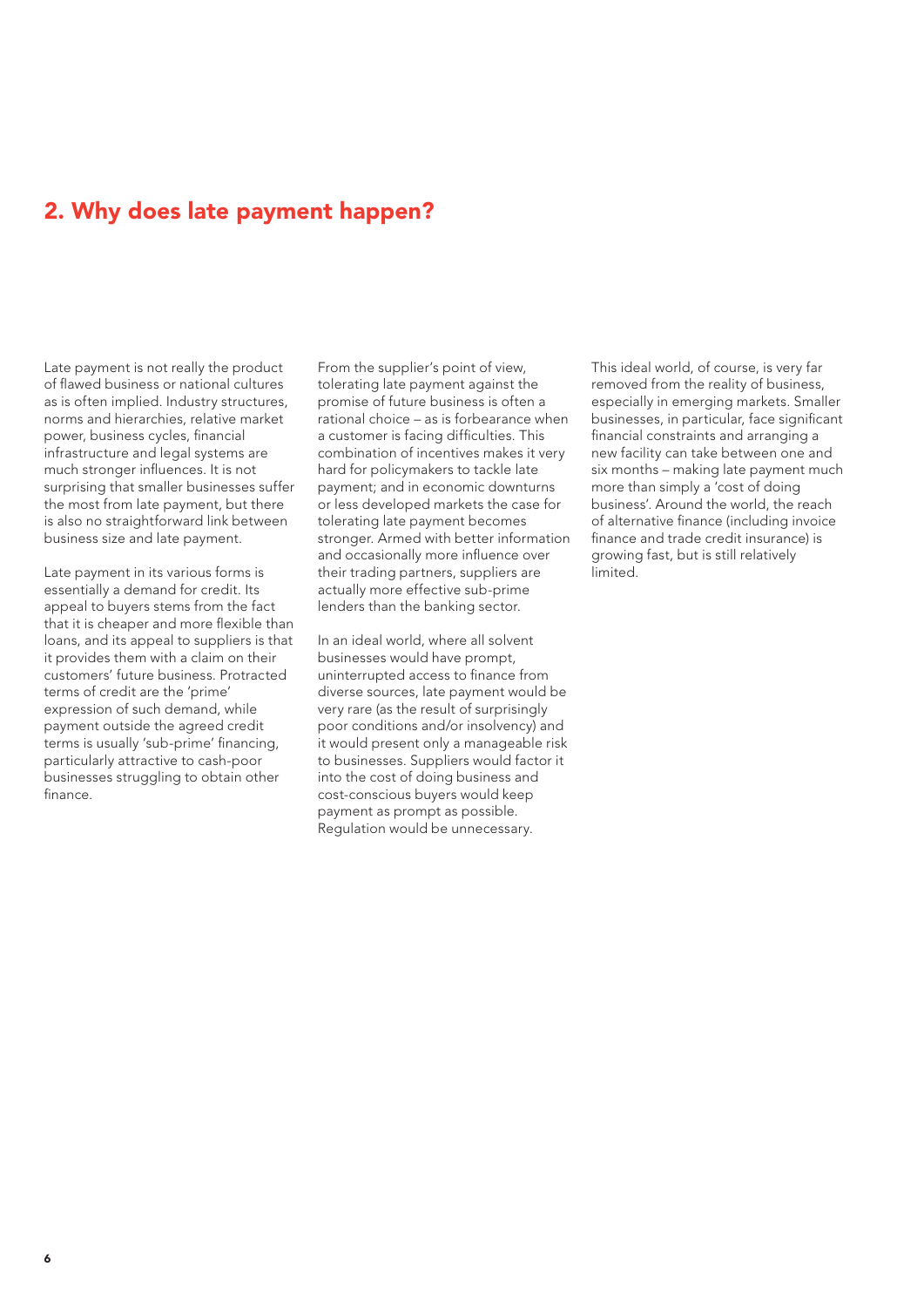## <span id="page-6-0"></span>3. Why is late payment a problem?

Although late payment can be rational, it is also extremely inefficient from a macroeconomic perspective. It hurts individual businesses and the wider economy through increased costs, reduced hiring and capital spending and the failure of suppliers. Its impact on the weakest businesses is particularly acute: those with fewer than 50 employees are typically twice as likely as large corporates to report problems with late payment, and the impact on this business segment can be seen clearly in subdued job creation and investment.

Like other financial markets, the market for trade credit is also likely to give rise to systemic risk. In the depths of a recession, the chance that an SME will report late payment more than doubles, while large corporates, which are normally less affected, see an even bigger increase. Late payment and customer defaults can move along the supply chain, crossing industries and borders until they are absorbed by the most financially secure financial institutions, or indeed governments.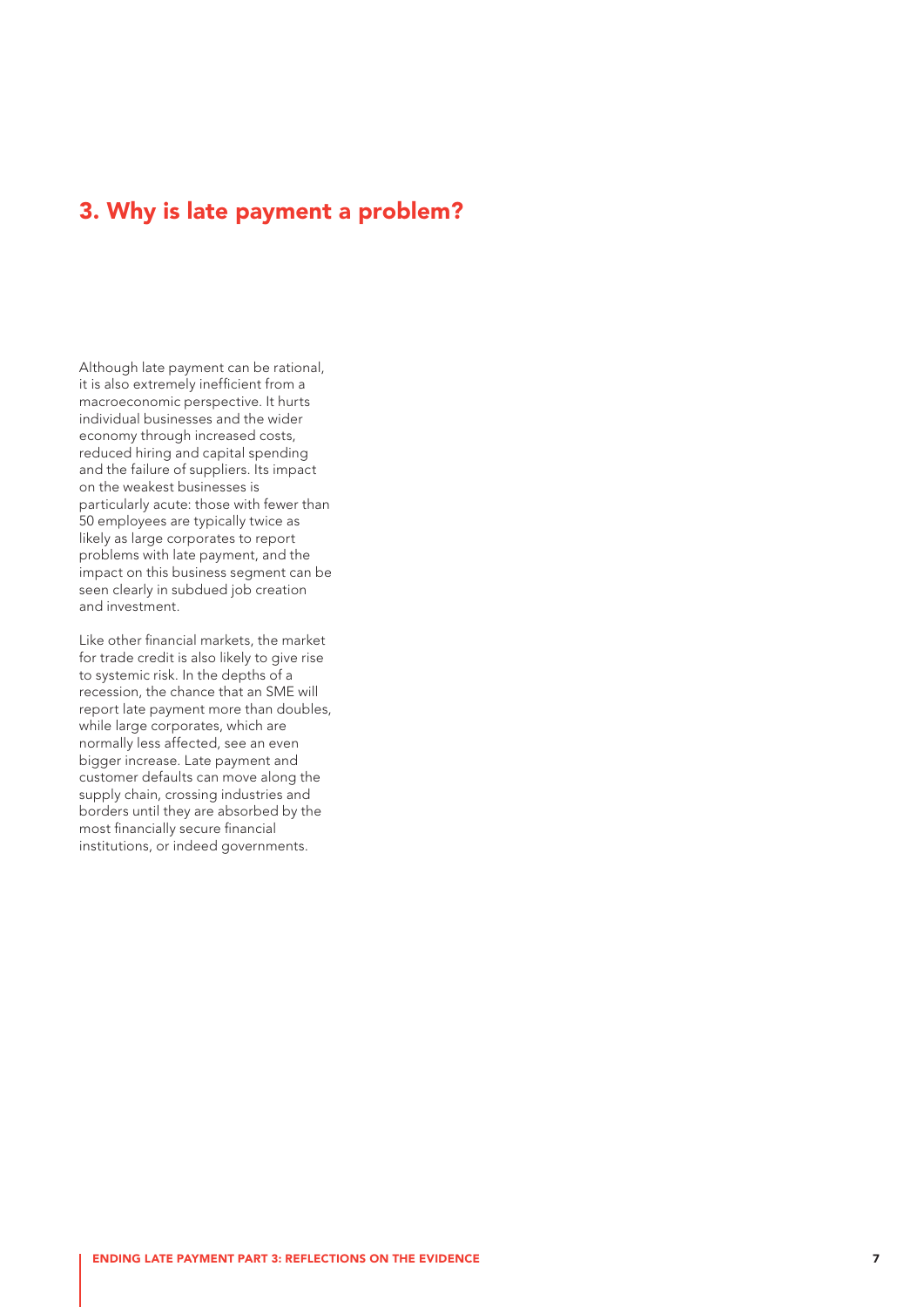## <span id="page-7-0"></span>4. What is the late payment 'end game'?

'Ending late payment' is a worthy ambition shared by many governments, stakeholders and individual businesses around the world. Unfortunately, the problem of late payment has long resisted a simple definition, and a solution has remained elusive for all but a handful of countries.

Many debates about late payment are premised on the idea that it is the length of terms of credit that primarily needs to be addressed – that if all sales could be settled in a maximum of 30 or 60 days the battle would be won. This is a mistake. Protracted terms of credit are embedded in the function of industries around the world. Trade credit is profitable, on average, for both suppliers and buyers, and helps bind complex supply chains together. Even genuinely late payment has its uses, helping some businesses survive tough economic times, even though it is clearly an inefficient safeguard from a macroeconomic perspective. Crucially though, most instances of late payment worldwide do not involve very protracted payment times (eg over 60 days) – in most cases banning these will do very little to improve outcomes for suppliers.

As one of the early supporters of integrated reporting, ACCA believes that the sustainability of payment terms is best understood in the context of

managing relationship capital – with both buyers and suppliers understanding how supply chain relationships create value and investing in them.

In practice, for terms of credit to be sustainable a number of conditions need to be met.

- Buyers' and suppliers' standard terms of credit should be transparent.
- Cash flows to suppliers should be predictable through explicit credit policies and contract terms.
- Invoicing, collections, accounts payable and invoice dispute processes should be efficient and transparent, with senior staff taking responsibility.
- The status of invoices should be easily monitored throughout their lifetime.
- Suppliers should be aware of the cost of providing credit to customers.
- Differentiated pricing should reflect the suppliers' cost of capital, so that neither they nor their prompt-paying customers are forced to subsidise late payers in the long term.
- • Customers and suppliers should give each other adequate notice before seeking new terms of credit, so that alternative financing can be sought in time.
- Suppliers should be seek to understand, and customers should be honest about, the causes of late payment and the viability of latepaying customers.
- Payment plans should be set out explicitly in contract terms and genuinely troubled customers should opt for these rather than resorting to late payment.

Many of these conditions are included in prompt payment codes and other similar standards across jurisdictions. ACCA has consistently supported such codes, even though the evidence on their effectiveness is mixed, because it is important that all parties know what 'good' looks like. Nonetheless, such codes are not sufficient on their own. Crucially, countries where late payment has been contained successfully stand out because the aggressive management of accounts payable tends to be unprofitable for customers. This is the outcome of, not the prerequisite for, good practices.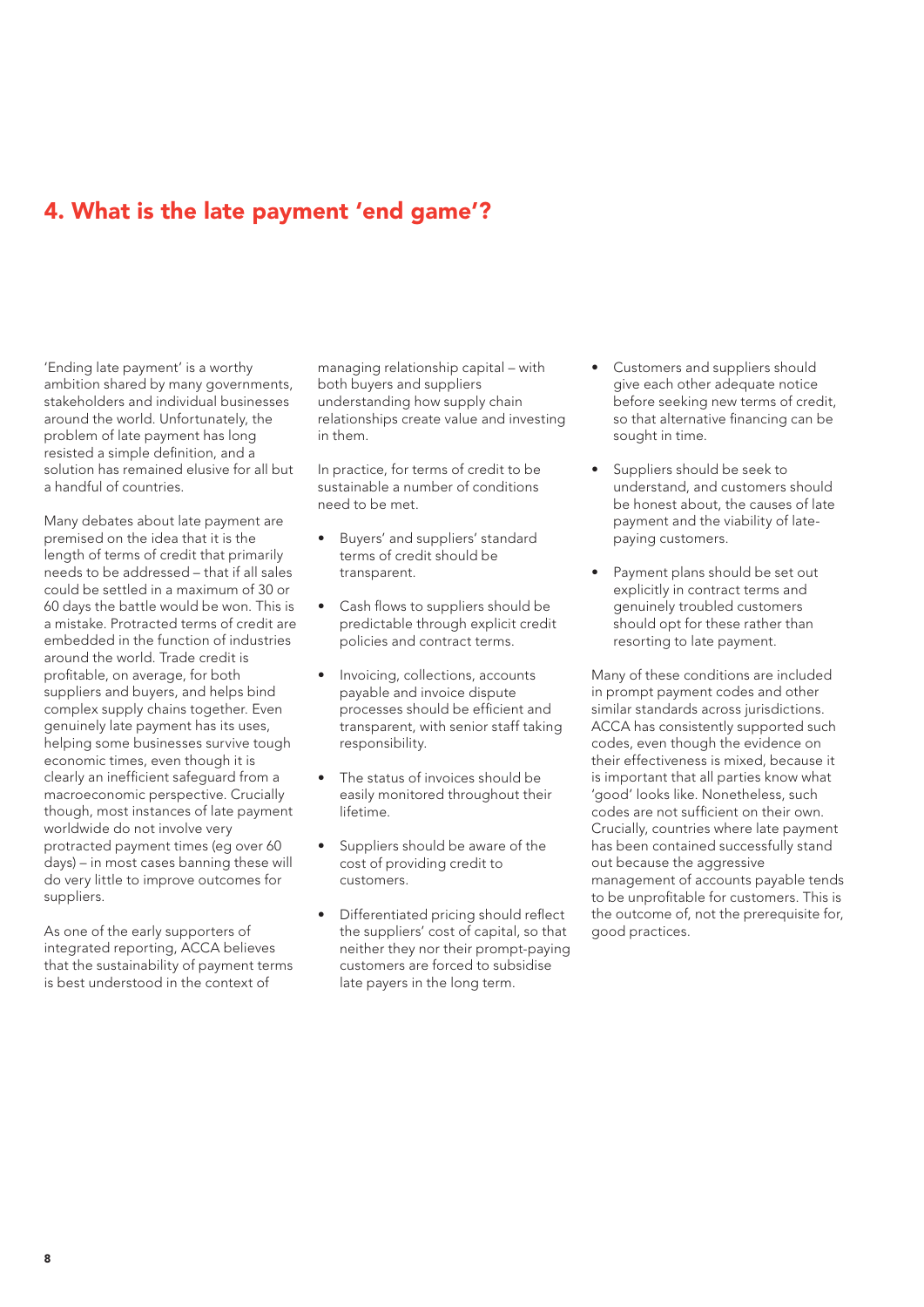### 5. Are governments and blue chips different?

There are some exceptional buyers for whom the fight against late payment really ought to come down to shortening the terms of credit. These are buyers for whom access to finance is so easy that they have literally no excuse for demanding protracted credit terms – and thus drawing on businesses for credit.

Any government able to issue investment-grade debt in a liquid bond market, and any agency financed by such a government, is likely to be a privileged buyer in this sense. A business with similar access to the capital markets and a substantial cash

balance would also be in this position. Suppliers should not be forced to finance budget deficits or corporate acquisition war-chests. Yet, as Figure 2 demonstrates, governments use substantial amounts of trade credit, even when they are able to borrow at historically low interest rates.

Many governments realise this already and are aiming to pay promptly, harmonise payment terms throughout their supply chains, and pressure blue-chip listed firms to adopt prompt payment codes. They are still a minority, however, and others ought to adopt this policy.



#### Figure 2: EU governments' reliance on trade creditors (trade creditors outstanding 2013)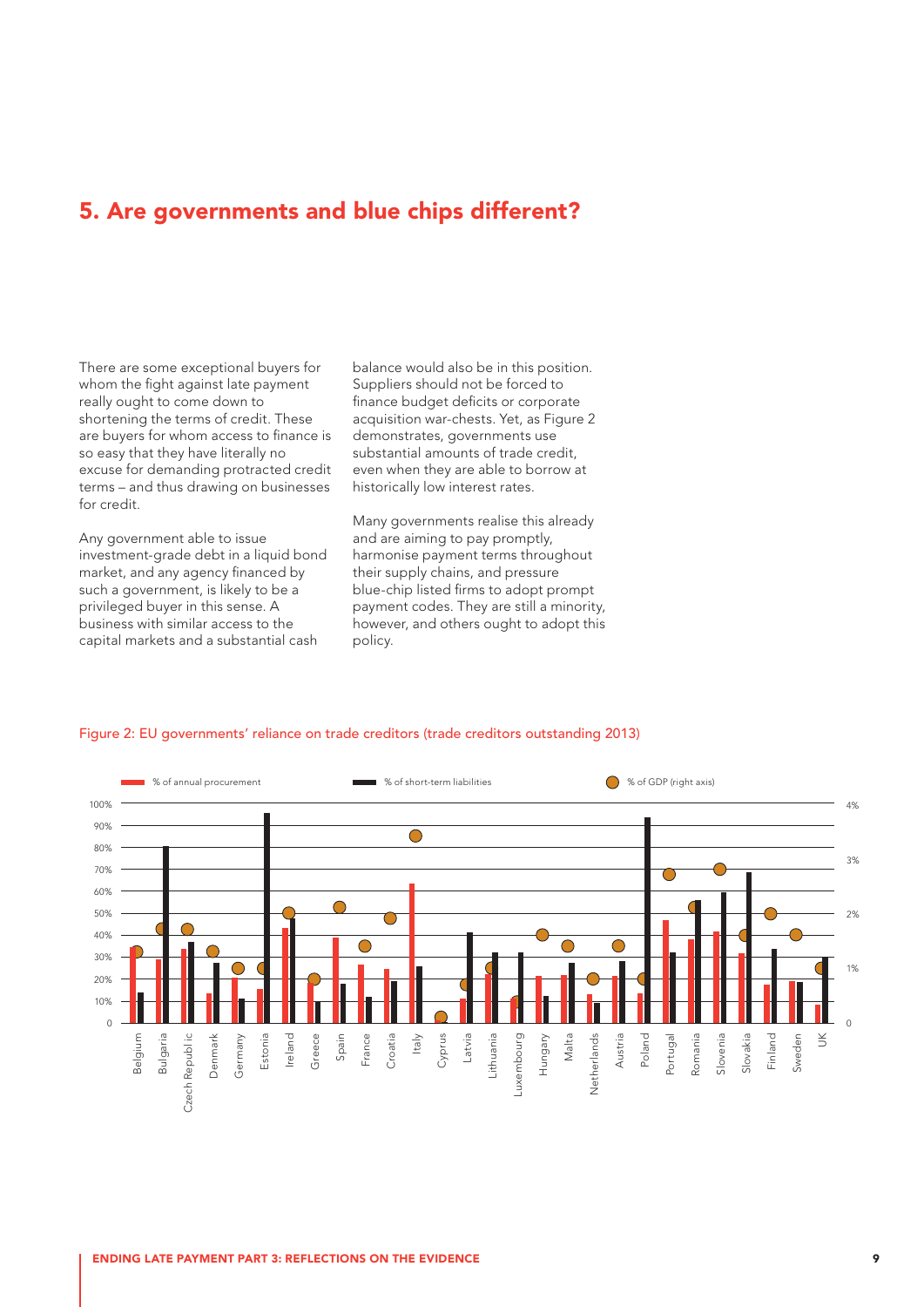## <span id="page-9-0"></span>6. What can suppliers do?

Suppliers themselves are not as helpless against late payment as some might think, but a highly focused approach is needed to protect a small business. This involves investing in customer relationships as well as in an independent, well-resourced credit control function (either within the finance function or as a stand-alone unit) that works closely with the finance, operations and sales functions, as well as with the customers themselves. Objectives and behaviours need to be aligned across all these parties, with credit policies providing a particularly useful coordination tool.

Suppliers can protect themselves through careful due diligence and in-depth receivables analyses building on ageing debtors reports. They can make more realistic provisions for bad debt, informed by first-hand information gathering, and incorporate these into regular cash projections. There is also a lot that they can do to improve the administration of receivables, from

better understanding of customers' systems and the use of automation to bringing in outside expertise on credit control and collections.

For suppliers, the fight against late payments continues with contract design: businesses should ensure that their terms of credit are clear and explicit and that contracts give them appropriate rights over goods that remain unpaid for, as well as the right to withhold services or delivery as appropriate. Even the methods of payment can make a significant difference and must be specified in advance. Finally, despite receiving very unfavourable press coverage, prompt payment discounts can be an acceptable means of aligning prices with the cost of servicing individual customers – as long as they are not imposed unilaterally and at short notice.

Financing and liquidity insurance is a major element of the fight against late payment, and small suppliers in

particular need to replicate, as far as possible, the protection provided by the internal cash pools of diversified business groups. Exploring and securing alternative sources of finance (including factoring and trade credit insurance) is important, but ultimately directors must be alive to the implications of providing credit to major suppliers and be willing to take on some risk through equity injections.

Finally, suppliers need to be able to distinguish quickly between late payment and genuine credit risk. There is often no substitute for first-hand inspection and probing. When customers are struggling but ultimately viable, forbearance can work. Businesses should seek to shield themselves from further cash disruption and reduce services to struggling customers but should also use payment plans to maximise recoveries and help customers surmount their problems.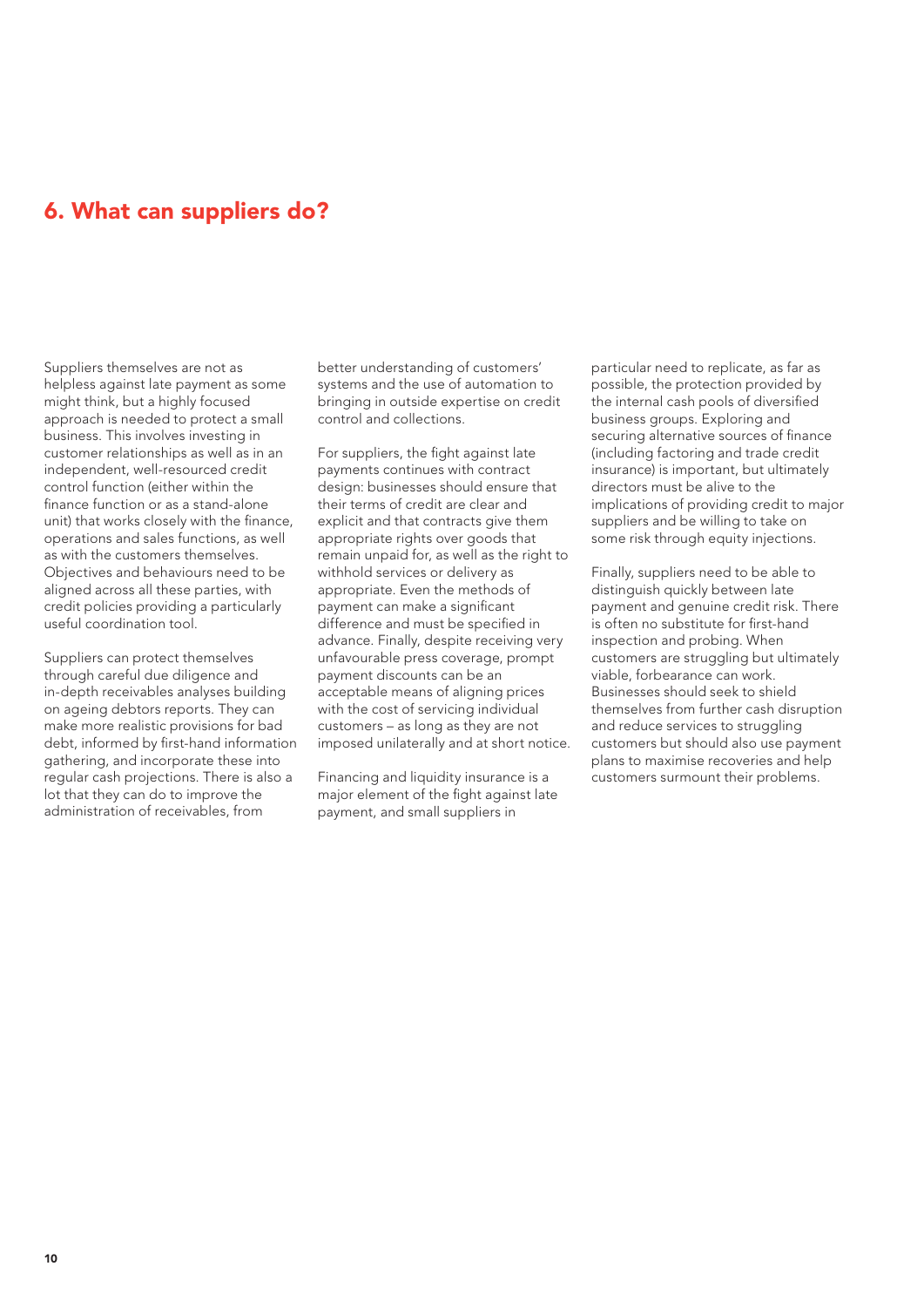## <span id="page-10-0"></span>7. What should buyers do?

Buyers, and their boards in particular, have an obligation to have 'due regard' to the need to foster sustainable relationships with their suppliers. In the interest of their own sustainability, rather than just good corporate citizenship, they should take stock of the risks and costs to which late payment exposes them – including continuity costs, loss of access to the best suppliers, and the risk of creating a heavily consolidated supply chain in the long run. They need to monitor the financial health of their supply chains and in so doing extend their focus beyond their largest or most volatile suppliers.

Buyers stand to gain from prompt payment because most of the adjustments they need to make are about systems, not policies – key priorities are improving the efficiency and continuity of accounts-payable management, embracing supplier relationship management systems and e-invoicing. All these interventions are profitable for buyers and suppliers alike: indeed in countries such as Finland, where late payment is in retreat, the link

between profitability and late payment appears to have been successfully broken: without weakening the business case for late payment, change will be difficult.

Major buyers should sign up to sectorwide prompt-payment codes where available, and boards, as opposed to public affairs teams and CSR departments, should take high-level ownership of their commitments and report on the treatment of suppliers as an indication of the company's continued viability. Self-regulation is far from perfect but it can help establish expected standards of behaviour, create new industry norms, and prompt innovation among signatories.

Finally, buyers in genuine difficulty need to be open with suppliers and seek credit in a more appropriate manner. ACCA's research shows that a request for additional credit is approximately as likely to be successful as an intentional attempt at late payment – and that suppliers can be very reasonable when dealing with honest partners.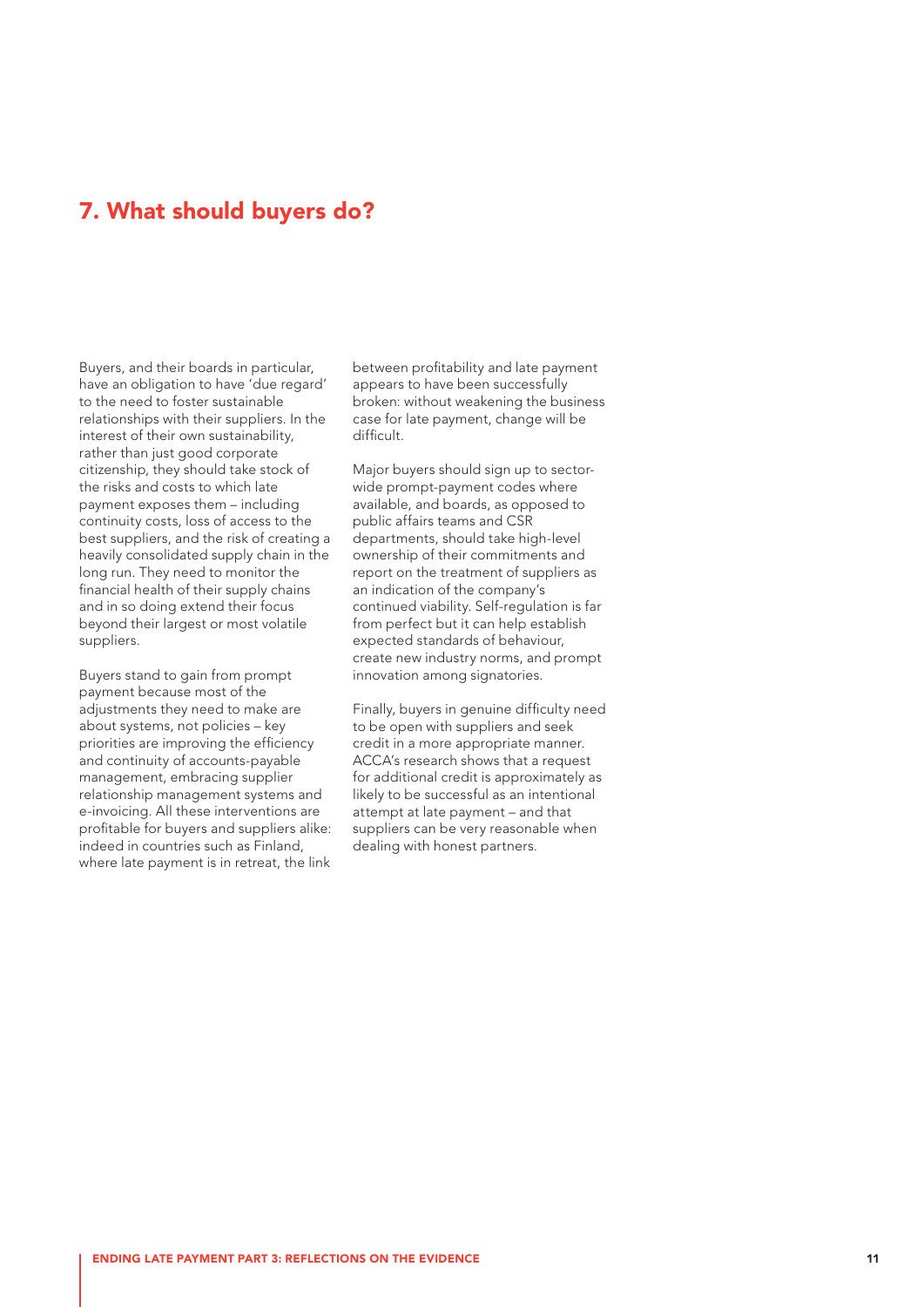## <span id="page-11-0"></span>8. Regulating trade credit and the role of government

All governments try to regulate trade credit in one way or another; there is no lack of awareness of the problem of late payment or of political incentives to take action against it. What is, however, often lacking in the politically and emotionally charged debate on late payment is clarity over what activity is being regulated, and why.

Policymakers need to be clear on whether they are regulating credit. which can be a useful and efficient policy, or effectively regulating differential pricing through credit, which is almost always counterproductive. Where suppliers have a free and straightforward choice about whether to extend credit or provide discounts, and can account for the cost of working capital through their prices, credit is simply another input and thus does not need to be regulated. The primary purpose of good trade credit regulation should be to restore this choice to suppliers that have previously lacked it. Restricting practices such as early payment discounts or even the controversial 'pay to play' agreements used by some buyers need to be considered only in this context, or otherwise not at all.

Policymakers need to ensure that their efforts target the systemic risks associated with trade credit as well as the risks to individual businesses. Late payment and defaults can, for instance, be prevented from spreading by protecting unsecured debts incurred by failing businesses immediately prior to administration. Governments can also influence the banking sector and credit insurers to commit to a set of good

practices in dealing with businesses or sectors suffering a cash flow interruption, so that they do not propagate late payment by unnecessarily withdrawing facilities. Even more decisive will be the influence of 'deep pockets'- banks that supply credit to multiple players in a supply chain (perhaps through reverse factoring facilities whereby approved invoices are bought from suppliers at a small discount) can mediate potentially problematic credit relationships, and the tax authorities can act as a creditor of last resort to troubled businesses.

Policymakers ought to focus more of their efforts on improving the behavioural aspects of trade credit, eg by demanding that contractors cascade good credit terms down the supply chain, or by improving the bargaining power of suppliers through 'capacity events: regular contract allocation and renewal periods during which contractors are likely to pay more promptly in order to keep subcontractors on side and ensure ongoing capacity.'. The easiest way to do the latter is to ensure that government contracts are renewed relatively frequently, forcing customers to rely more on the goodwill of subcontractors.

Finally, policymakers have to understand that many of their efforts are effectively regulating insolvency as opposed to trade credit. Most regulation that relies on suppliers to initiate legal action against customers is likely to make a difference only when customer–supplier relationships are beyond repair or when customers fail.

To be sure, policymakers can greatly improve access to trade credit and discourage late payment by improving the efficiency of the courts, and by providing arbitration and alternative redress options for businesses. These are all important objectives, but for trade credit regulation to be more widely effective, the onus cannot be solely on suppliers to report and police late payment. Business associations must be empowered to take on this role, both legally and financially where possible. The wholesale adoption of e-invoicing and supplier relationship management (SRM) systems can also make a substantial difference in this regard, by making invoicing and payments more transparent. It is no coincidence that the countries that have most enthusiastically adopted e-invoicing can boast some of the lowest rates of late payment in the world.

In addition to their responsibilities for the legal infrastructure, governments have an obligation to help build a financial infrastructure that will mitigate late payment and boost trade credit. This can involve support for movable asset registries and credit bureaux, or the sharing of credit information, and extend to support for alternative finance sources and trade credit insurance – a market which governments, led by China, have entered very dynamically since the financial crisis. Governments can also boost the supply of information through mandatory payment-terms reporting for companies, and should consider the best way to provide investors with actionable information.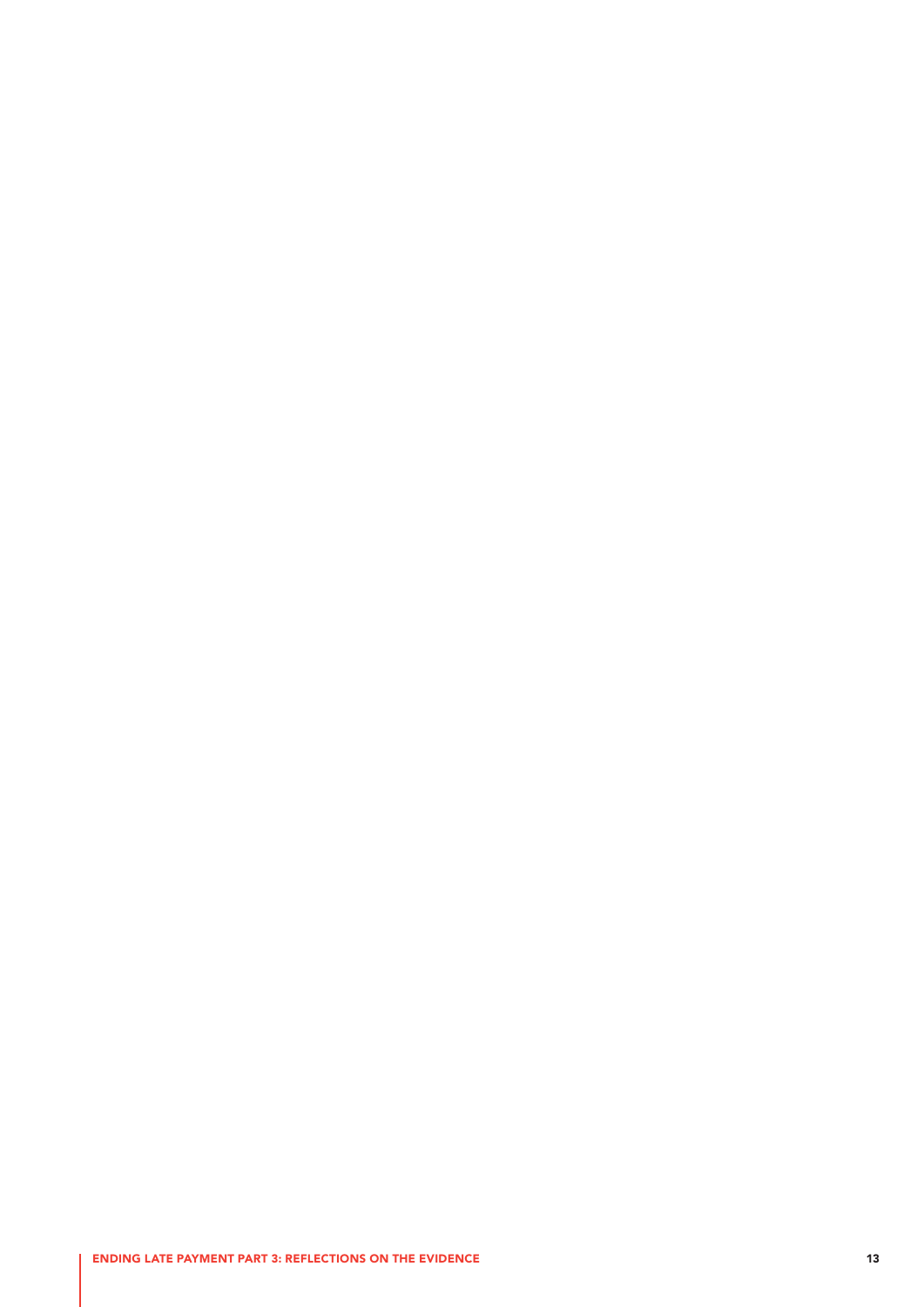# ACC

# ENDING LATE PAYMENT

In 2014, ACCA conducted a review of the widespread problem of late payment, a life-threatening challenge for many businesses globally. This review bought together recent ACCA research with the experience of ACCA members and other finance professionals to examine potential solutions. The outcomes of this review have been presented in three reports.

- *Ending Late Payment, Part 1: Taking Stock* combines an extensive literature review with quantitative data from ACCA's member surveys to correctly define late payment, trace its precise origins and document its impact on the global economy.
- *Ending Late Payment, Part 2: What Works?* brings together a wealth of ACCA-commissioned publications and other secondary research as well as 36 case studies involving ACCA members around the world to help define good practice in business and policy.
- Ending Late Payment, Part 3: Reflections on the *Evidence* summarises ACCA's findings and issues a call to action for governments, financial services firms, large corporates and small businesses.



The three reports are available from

## www.accaglobal.com/smal[l-business](-business.html)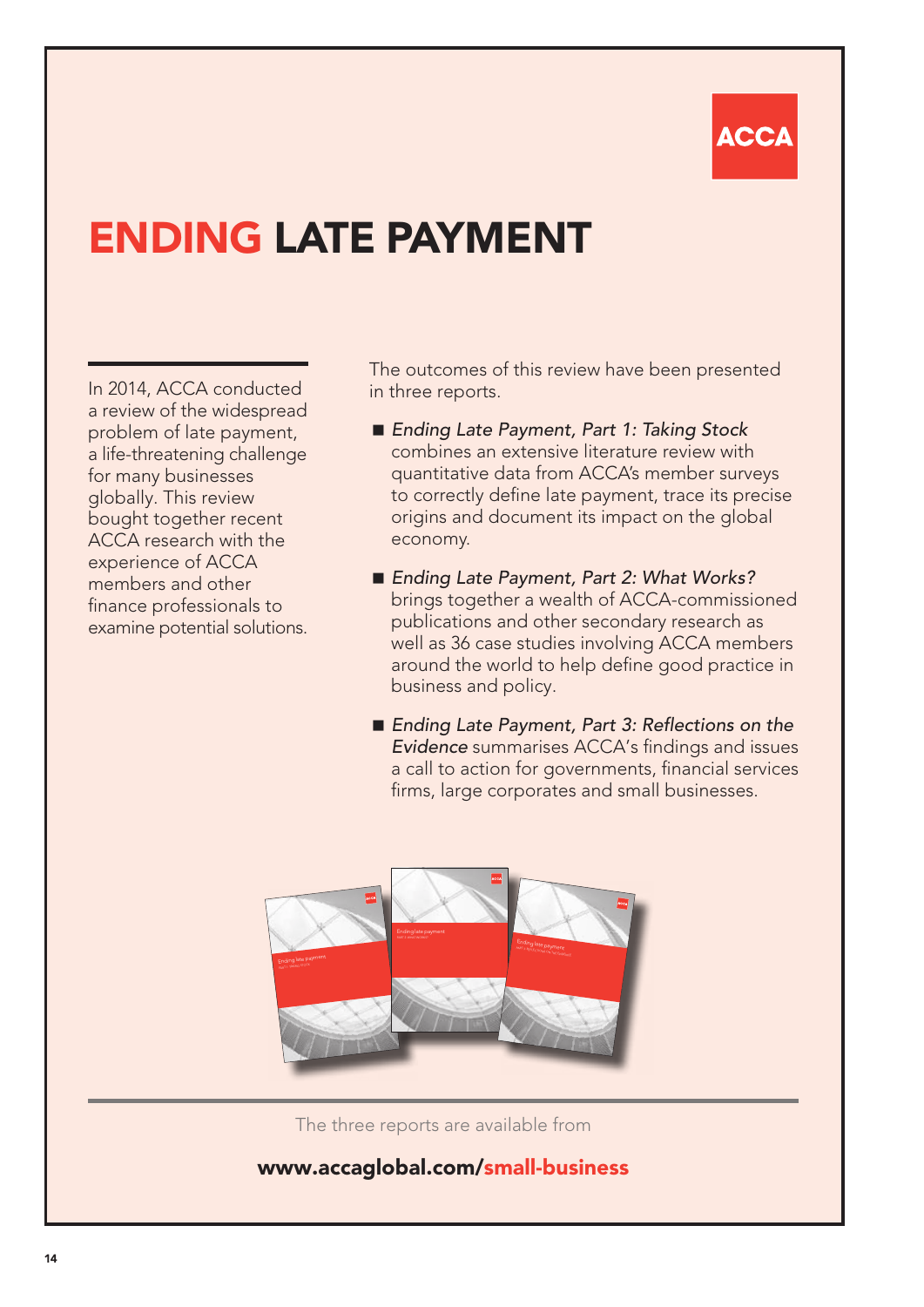

# THE STATE OF BUSINESS FINANCE

ACCA's 2014 review of the state of business finance is an ambitious global investigation into the challenges faced by businesses when trying to raise finance and the ways in which finance professionals in industry, practice and financial services help them along the way.

The outcomes of this review have been presented in three reports.

- The State of Business Finance, Part 1: Facts and *Figures*, presents an analysis of two sets of quantitative data taken from the ACCA–IMA Global Economic Conditions Survey.
- *The State of Business Finance, Part 2: Case Studies*, brings together twelve in-depth studies of business financing seen through the eyes of ACCA members around the world.
- *The State of Business Finance, Part 3: Reflections on the Evidence*, summarises ACCA's findings and issues a call to action for governments, the financial services industry and, most of all, finance professionals around the world.



The three reports are available from

### www.accaglobal.com/businessfinance